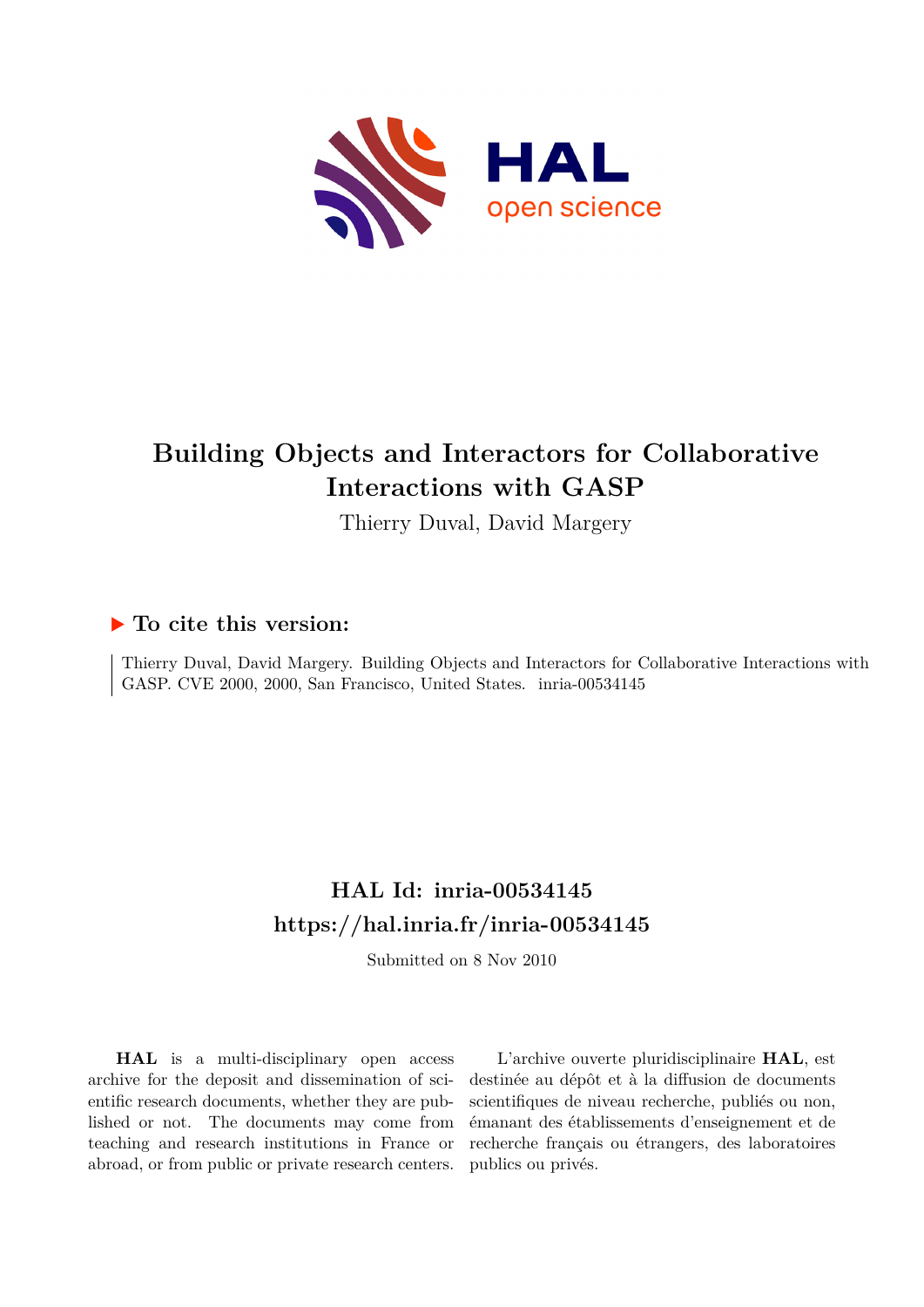## **Building Objects and Interactors for Collaborative Interactions with GASP**

Thierry Duval and David Margery IRISA — SIAMES project Campus de Beaulieu F-35042 Rennes cedex FRANCE Thierry.Duval@irisa.fr, David.Margery@irisa.fr

#### **ABSTRACT**

Gasp (General Animation and Simulation Platform) was at first designed to distribute the animation and simulation of multi-agent virtual environments. In the Gasp framework, a virtual world is composed of any number of simulation objects. These simulation objects can be autonomous agents, interactors or user representations. We define interactors as simulation objects which provide information on user input readable by any simulation object. Because simulation objects can read information from any number of other simulation objects, it is then quite easy to design objects on which any number of users (or other simulation objects) can collaborate. As the Gasp run-time kernel can distribute the calculations associated with those simulation objects on different workstations, collaborative virtual environments can easily be built. In this paper, we explain how, in our framework, interactors and interactive objects are distributed for collaborative interactions and how it is possible to build an interactive object from an existing object without changing the code of that object.

#### **Keywords**

Human-Computer Interfaces, Synchronous Cooperation, Distributed Virtual Reality, Distributed Interactions

#### **1. INTRODUCTION**

Building, calculating and displaying distributed interactive virtual environments is a complex task because of the wide variety of skills and techniques involved. These skills and techniques include those of rendering and animating the virtual environment, dealing with the I/O subsystem for interaction as well as artificial intelligence for autonomous agents and networking for the distribution and the coherence of the virtual world. This complexity has led to the development of a wide variety of toolkits or frameworks for virtual reality which either provide an abstraction layer or a dedicated framework to the designer to hide some of the complexity. These toolkits are varied in the sense that they do not all address the same problems.

For instance, AVIARY<sup>[10]</sup> enables the sharing of a virtual world between different applications or users whereas VR Juggler[5] focuses on providing abstract layers for all the components one immersive distributed virtual reality application.

With Gasp, our focus has been to enable the construction of worlds populated by interacting autonomous agents in a way that would enable an easy distribution of the workload associated with the calculations of the agents. To achieve such a goal, we have provided [9] a framework (base classes and programming rules in our case) to the designer of agents of the virtual world and a run-time environment which deals with scheduling the calculations, networking and coherence issues, interactors and display. This framework has proven more general than a framework tailored solely for the conception of agents as it can be successfully used to abstract input devices as well as output devices. Indeed, within Gasp, the visualization as well as input devices are agents of the same nature as the autonomous agents that populate the world, providing us with a quite powerful paradigm. We therefore use the term simulation object instead of agent.

#### **1.1 Related work**

As said previously, a number of toolkits and research projects have addressed the problem of the complexity of developing virtual worlds. In this paper, we will focus on some of those who have addressed the problem of distributing virtual environments. dVise/Division [3] concentrates on collaborative product review whereas Massive[4], Dive[1] or Community Place [6] focus on user interaction and on the means of reducing network traffic based on the notion of areas of interest. This approach is well suited for virtual environments where the only entities perceiving the virtual world are users or when there exists a central server that can handle interaction between virtual entities. NPSNET's [7] approach is closer to ours as it's focus is on distributed simulation of a large number of entities, where interaction between virtual entities is a fundamental part of the collaborative virtual environment. The main difference resides in the fact that NPSNET relies on specific network protocols (ie. Dis[8]) on wide area networks for consistence of the virtual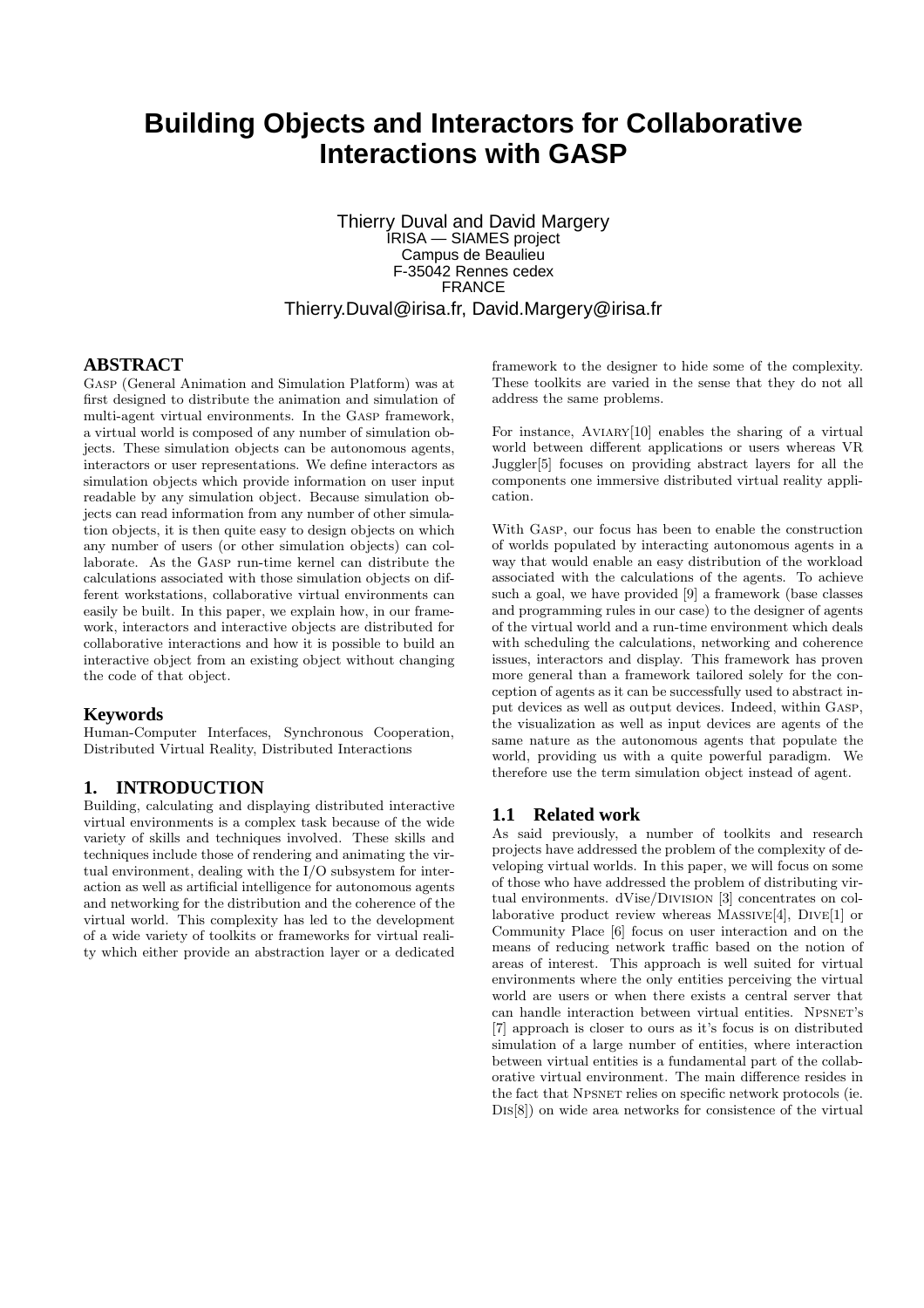world, which isn't sufficient as a basis for high interactivity and collaboration on the same object (level 3.2 as defined in [2]) which Gasp enables on a Local Area Network.

#### **1.2 Outline of this paper**

This paper is organized in the following way: in the first part, we give a brief overview of Gasp as it has been presented in [11] and we detail more recent results on our data consistency mechanism. In the second part, we explain the notion of interactors in Gasp and how they relate to users and objects in a virtual environment before in the third part explaining how it is possible to build object for distributed interactions from existing simulation objects without changing one line of their code. In the fourth part, we present two examples before we conclude on our ongoing work.

### **2. GASP OVERVIEW**

The Gasp (General Animation and Simulation Platform) framework [9] is an object oriented development environment allowing real-time simulation and visualization of autonomous or user-driven entities evolving within complex worlds.

### **2.1 GASP's Basics**

Each entity in the system is composed of one or more simulation objects. These simulation objects, which are the basic components of Gasp, are composed of a set of named outputs, inputs and control parameters which constitute the public interface of the entity and of a calculus which is in charge of their evolution. This evolution happens at the frequency associated with each object or family of objects.

At each simulation step of an object, the calculus part will read the inputs it needs and calculate new outputs and a new private state for the object. The inputs are connected to outputs of other objects at different stages in the simulation by either naming the objects to connect to or asking the controller for an object of the correct class. Objects can also communicate by sending events and messages. In other words, the evolution of a simulation object can be function of the entity's changing environment. Figure 1 shows a typical exchange between two simulation objects in the same simulation process: for each calculation, the CB object will ask its input for a new position value, maybe in order to follow the SOA simulation object. The kernel is in charge of ensuring that the value provided to the object is consistent with the value from the output. In the current implementation of Gasp, this is done by fetching the value, but this could change without affecting the programming framework.

Therefore, simulation objects in Gasp communicate mainly through data connections who are initiated by the data reader. It is then difficult to write simulation objects who control other objects. Indeed, an abstract 2D mouse in Gasp could be described by a simulation objects with two outputs: one for each axis. But to simulate selection properties such as a click, either each object is connected to the click output and when this output is activated they determine whether they where activated, or a specific scheme is provided. We will explain further on how the use of events and messages can be used to solve this problem.



**Figure 1: Typical exchange between two simulation objects in the same process**

## **2.2 Basic Distribution Paradigm : Referentials and Mirrors**

Distribution within Gasp serves two purposes. The original purpose of distribution was to enable richer animated multi-agent worlds by dispatching the computational weight of calculating the animation and behavior of a great number of agents. Indeed, Gasp has been used in big off-line transport simulations (2 860 vehicules, 11 443 simulation objects) during the DIATS research project. The second purpose is to enable collaborative virtual environments.

In both cases, a same virtual world will be shared between any number of workstations. Each simulation object is assigned to a process and processes are assigned to workstations in a configuration file. Each process owns a particular simulation object: a controller, which schedules all the local simulation objects. This schedule is achieved by using several simulation frames, filled with references to the objects to simulate, according to their frequency.

So, within each process, there is a number of simulation objects assigned to the process: we call them referentials. If a referential's inputs are connected to referentials of other processes, a mirror (aka. proxies or ghosts in the literature). For example, if there is a referential B that needs for input the output of a referential A located within another process, then there will be a mirror of A within the process where B is located.

Mirrors are linked to their referentials with a data-stream connection: at each step of the simulation, a referential sends up to date values to all of its mirrors.

Figure 2 shows a typical exchange between two simulation objects owned by two different simulation process: at each calculation step, a Gasp mechanism of "pushing" will provide new output values to the SOA mirror, in order to enable the SOB referential to obtain its input value.

This mechanism enables the calculation of the simulation steps of each referential without having to wait for the network for a new value. Therefore, each workstation can be considered to be in parallel updating the values of its mirrors and calculating a simulation step. Of course, there is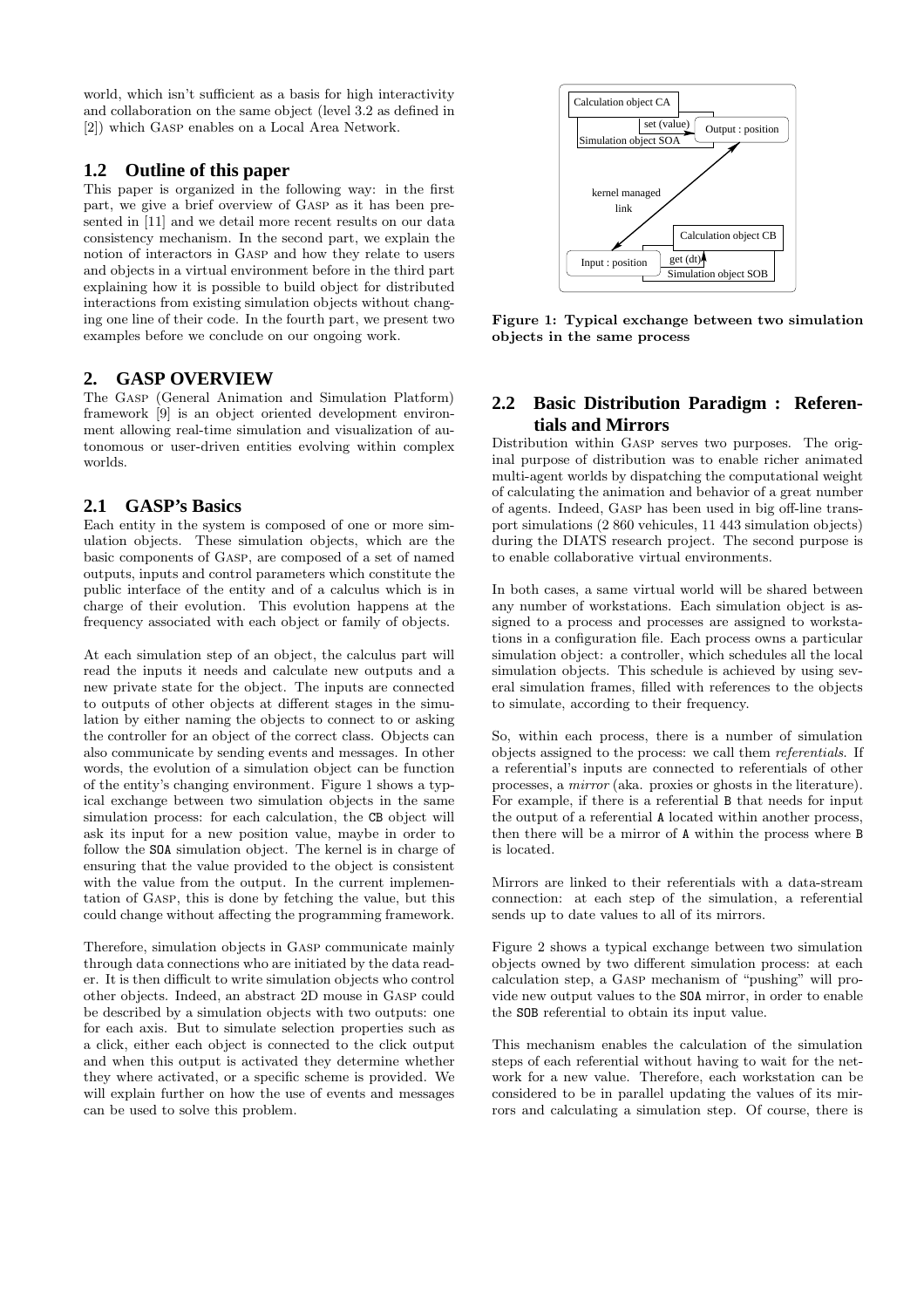

**Figure 2: Typical exchange between two simulation objects in two different process**

some level of synchronization to ensure a simulation step is not calculated if the values in mirrors are older (in simulated time) than a threshold because the current process is faster than the others. This threshold is an application level parameter thereafter called latency (because it is supposed to compensate for network latency).

#### **2.3 Ensuring data consistency**

To ensure consistency between mirrors and their referentials two techniques are combined. The first is very straightforward as it implies than when a new output value is produced by a referential, it is stored in a buffer which is sent to the mirror at the end of the current simulation step. Nevertheless, this is not sufficient for continuity in the animation. Therefore, a simple extrapolation mechanism on the mirror side of the simulation is able to provide extrapolated values to any referential reading the output on the mirror.



**Figure 3: Comparison of real and estimated values**

Indeed, it is quite safe to assume that output values of a simulation object (its position for example) are sampled values of a continuous signal. Therefore, extrapolation (in our case linear or quadratic based on the last 2 or 3 values) is expected to calculate a good enough value. Figure 3 shows the values seen through a mirror and extrapolation compared to the original values with a network latency of 100ms. We have found that for our different applications, this extrapolation enables correct calculations of the different simulation steps and provides the user with the illusion that the simulation is locally calculated as it can be seen on with the extrapolation of the  $\sin x$  function which is very close in it's values to the correct values (graphs superposed in figures 3 and 4).

As it can be seen in figure 3 outputs which produce discontinuous values are extrapolated with artifacts, which can be problematic for the numeric stability of the entities populating the virtual world. But this is a problem which can be simply solved by detecting such discontinuities and avoiding extrapolations based on values from both part of the discontinuous signal. Figure 4 shows the result of such an algorithm. As can be observed, the signal is only delayed, but its nature isn't changed when it is seen through the network.



**Figure 4: Comparison of real and estimated values: discontinuities detected and corrected**

Network latency cannot be avoided. Nevertheless, its impact on the speed of a simulation can be avoided by using extrapolation in a way that doesn't impact the nature of the signal as viewed through a mirror. Therefore, distribution of a collaborative virtual world can be done without much concern by the simulation object programmer.

## **2.4 GASP 3D Visualization**

Gasp provides a 3D visualization based on the SGI/Performer library, which is a particular simulation object. This object looks for all simulation objects which have a 3D representation and visualizes them. Animation of these object is possible because some of their outputs are associated by the visualization to dynamic coordinates in their geometry. In the case of a partially or completely distributed visualization, the visualization will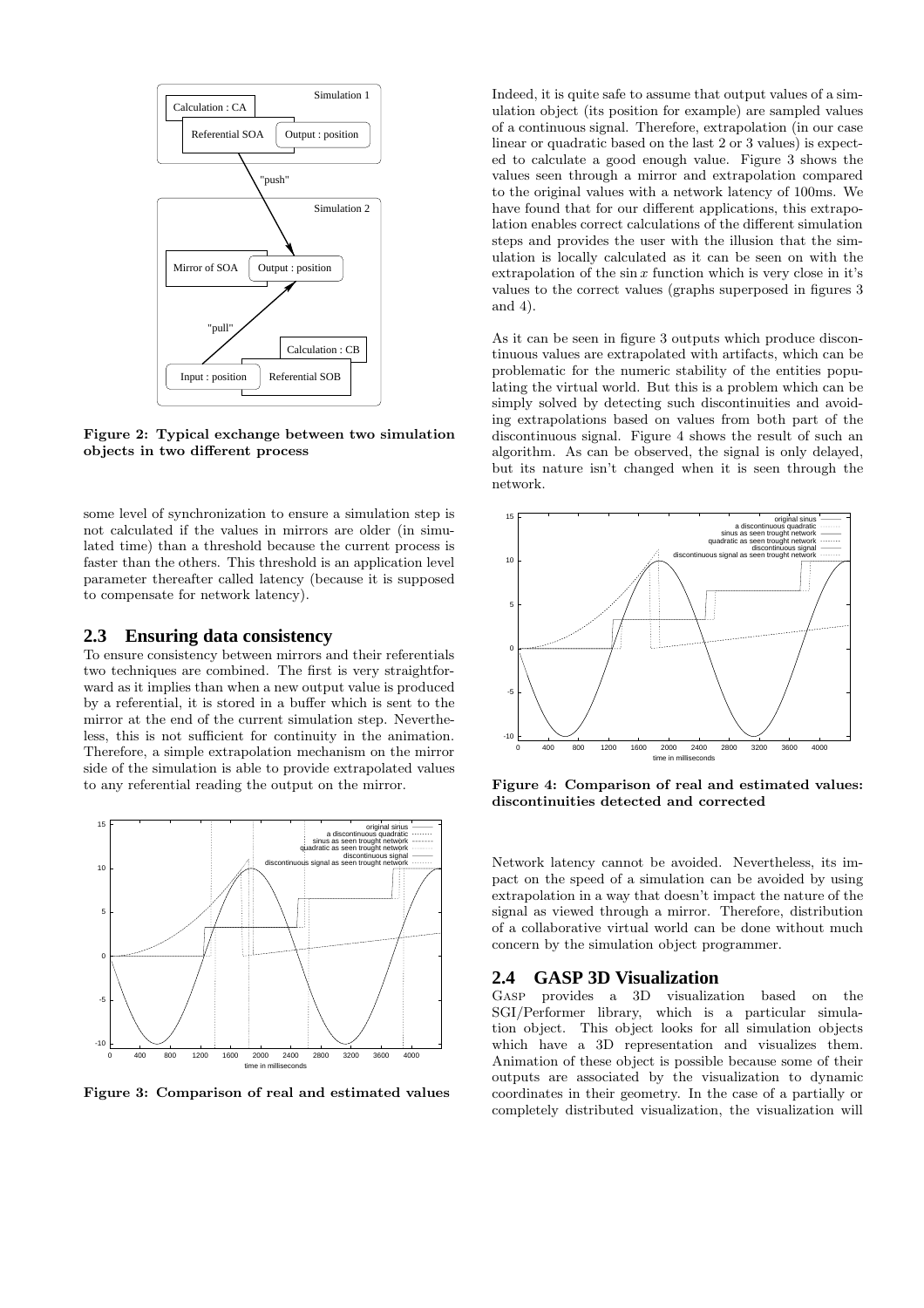create the mirrors corresponding to the objects to visualize and therefore update the position and orientation according to the corresponding outputs of the object.

As our visualization is a simulation object, there can be as many visualizations within the same simulation as needed. These different visualizations can be dispatched on different graphics workstations, in order to allow several users to see the same simulation. The users can choose interactively the viewpoint of the visualization, so several visualizations can also be placed on the same workstation in order to allow the end-user to see the same world with different viewpoints at the same time.

## **3. INTERACTIONS WITH GASP**

Using Gasp, there are several ways to interact with simulation objects : all of them use inputs and inputs of simulation objects.

### **3.1 Interaction Paradigm : Inputs, Outputs**

Indeed, the communication between an end-user and a simulation object is only a particular case of communication between two simulation objects.

#### *3.1.1 Low-level Interactors*

In the case of human-simulation object communication, a particular simulation object called interactor is associated to the end-user. So, the end user drives the interactor which produces outputs transmitted to another simulation object. In order to drive this interactor, the end-user needs a particular device (like a mouse for example) and a driver for this device, which is in the calculus part of the interactor. This part is then in charge of acquiring the low-level interactions events and data from the device and to translate them into correct Gasp outputs. This first category of interactor could be called low-level interactors because they are simply encapsulating a particular driver.

### *3.1.2 Composed Interactors*

Furthermore, we can create more complex interactor by combining existing interactors with other simulation objects. For example, an interactor could also have its own inputs in order to assist the end-user during the interaction. To let an end-user direct a camera that should stay in front of a car (to share the car driver point of view), it is possible to design a 6 Degrees of Freedom (DoF) composed interactor, using a 3 orientation DoF low-level interactor to let the end-user pilot the orientation, and using as inputs the 3 translation coordinates outputs of the car. The 3 orientation coordinates outputs of the 3 DoF interactor could even be a combination of the inputs from the user and of 3 other orientation coordinates inputs, which could be plugged to the corresponding outputs of the car. Even with such higherlever interactors, we are always very near from the notion of encapsulating drivers.

### *3.1.3 Dynamic Interactors*

For us, what is specific to an interactor is that it can be used to dynamically choose the simulation objects you want to interact with, and even which part of these objects. To realize such interactors is a little bit more difficult than realizing static ones, particularly in a distributed context :

it requires message communication between simulation objects. We are going to describe in the next section how we have implemented such dynamic interactors within Gasp and how this concept can be extended to add interaction capabilities to any simulation object.

## **3.2 Dynamical Interactions**

## *3.2.1 Within a non-distributed universe*

As we have just said, it can be very interesting to allow the end-user to dynamically choose the simulation object he wants to interact with. Typically, such an interaction can occur with a 3D visualization and a particular device such as a mouse. The first stage consists in selecting interactively the object to interact with, in order to obtain its name. Then, assuming that we can find a particular simulation object of the universe from its name, we only have to explain to it, by method invocation, than some of its inputs have to be plugged to some of the outputs of a particular interactor, in order to perform a particular interaction.

It seems quite easy, but it is not possible to realize it as simply with our referential/mirror distribution paradigm.

#### *3.2.2 Within a distributed universe*

The difficulty is here to access the referential we want to interact with, because as we did not chose a CORBA-like paradigm to perform the distribution of the simulation objects, we can not invoke methods so easily upon a simulation object. Indeed, this object may only be available in the current process through its mirror.

## *3.2.3 Interaction Paradigm Extended to Referentials and Mirrors*

So as we chose a referential/mirror with data-flow paradigm, all we can do is to send a message to the communicating object associated to the picked geometry (which is either a referential or a mirror). If this object is a referential, it will be able to interpret the message, if it is a mirror, it will send the message to its associated referential. Finally, the referential will receive it, and will be able to plug some of its inputs to the outputs of the interactor. The problem is then that if the referential and the interactor are not in the same process, the message will not be received at the same simulation step it has been sent, but at the next one, which induces latency.

As the simulation object can refuse the interaction, it can then send a message to the interactor that will be received yet at another simulation step.

If the simulation object accepts the interaction, it is then going to plug its inputs to the corresponding outputs of the interactor. Doing this, it is going to try to obtain these inputs in order to make a new calculation. At this stage, the new values of the interactor mirror outputs may not be present. The simulation object must wait these outputs to be initialized. So the interacted object will ignore the interactor until its mirror is initialized. We can minimize this delay if the outputs of the interactor have been correctly initialized. This last step assumes that it is possible to obtain, within the visualization object, the geometrical outputs (po-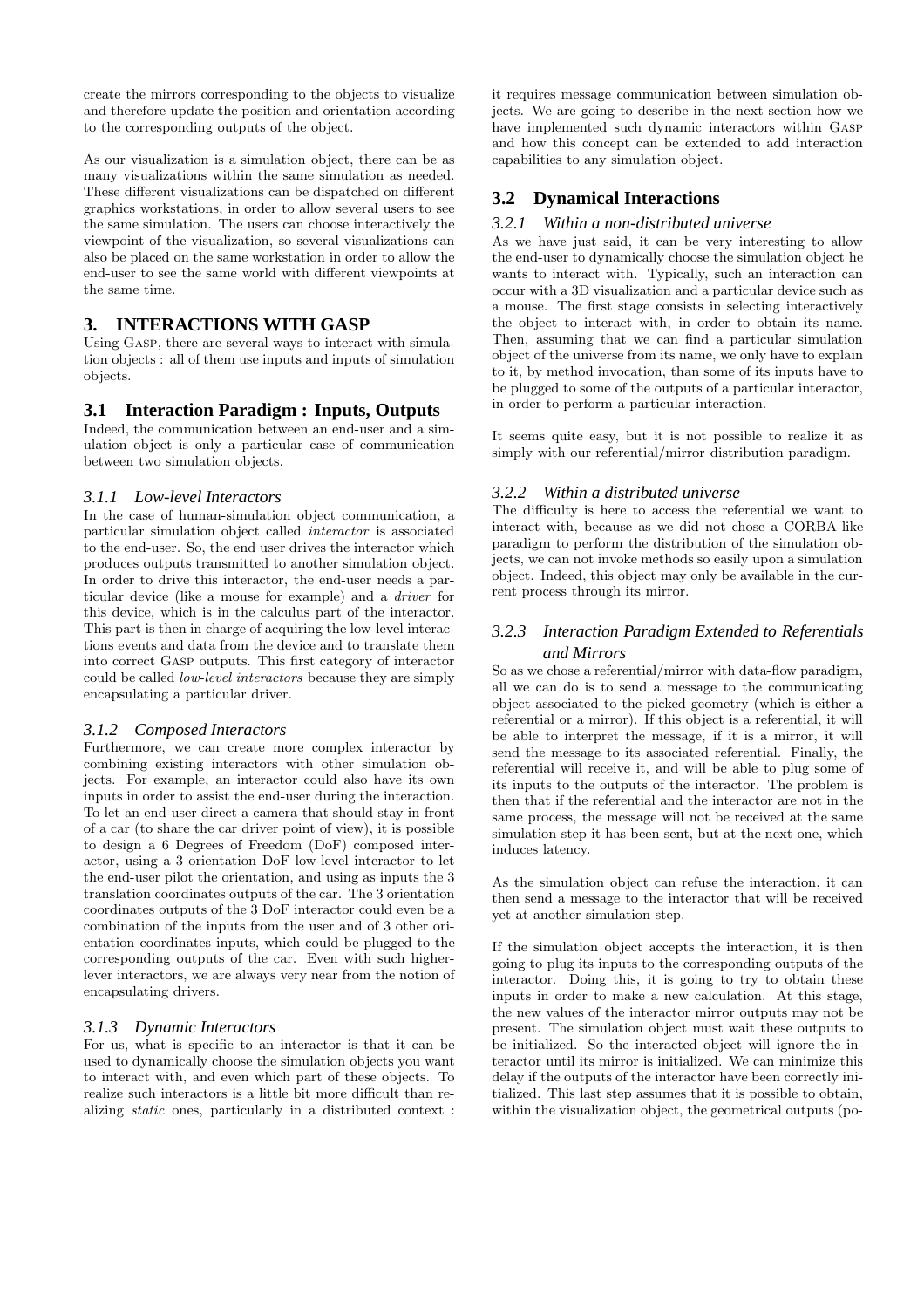

**Figure 5: Different visualizations with 2 workstations and 3 viewpoints**

sition, orientation, ... ) of the simulation object you want to interact with.

#### *3.2.4 Dynamical Interaction with our Visualization*

At the first stage of the interaction, we have the following dynamical pick of a simulation object in order to obtain its name :

- within a Performer window, the end-user clicks with the mouse "upon" the 3D visualization of a simulation object,
- then a Performer picking is done with the mouse coordinates,
- thus a Performer node subtree owning the 3D visualization of our simulation object is determined,
- assuming the name of the simulation object is the same as the name of the higher level DCS (Dynamic Coordinate System) node of the subtree, we have obtained this very name.

Then, as presented in a previous section, a message can be sent to the corresponding object, which will answer if it accepts the interaction. To quickly initialize the outputs of the interactor, the interactor's referential is initialized with the coordinates of the DCS node associated with the simulation object geometry. This mechanism avoid a flicking move of the simulation object visualization toward an absurd position.

## **4. BUILDING INTERACTIVE OBJECTS**

As we have discussed before, interactors and simulation objects have to communicate by messages. So, in order to be interactive, a simulation object has to be able to respond correctly to messages from interactors. This is not very difficult, but it is sometimes quite repetitive when you want many simulation objects to be able to interact with the same

interactor, and it leads to code duplication, which should be avoided. Another problem is the complexity of implementing an object able to communicate with several interactors : you have to mix the code allowing communication with each interactor involved.

### **4.1 Inheritance from an Interactive Simulation Object**

A first solution would be to offer a particular simulation object class from which interactive simulation objects should inherit in order to be interactive. The main problem is that one class would not be enough, so that we should provide several such classes, one for each category of interactor. As our aim is to ease the task of the programmers by hiding most of the complexity of interaction mechanisms, we should ask them to inherit from one of these new classes in order to obtain an interactive simulation object. Then, there could be problems if we wanted an object to be able to communicate with another category of interactor than the one its inherited class is able to communicate with.

#### *4.1.1 What About Older Simulation Objects ?*

Furthermore, our platform has now been operational for 8 years, and many simulation objects have been written during all this time, and they have not been designed for interaction. First, we whould have to modify their code, which is quite dangerous, because it could damage existing and well-functioning simulations. Second, there could be a lot of work to do to rewrite the code of all these objects in order to make them interactive, because there could be some incompatibilities between the old simulation objects and the new classes they would have to inherit from. So, we have to propose a solution that will not modify the existing code of simulation objects.

## **4.2 Interactive Simulation Objects Inherit from the Initial Ones**

In order to not modify the existing code, we have decided to make the interactive simulation objects inherit from the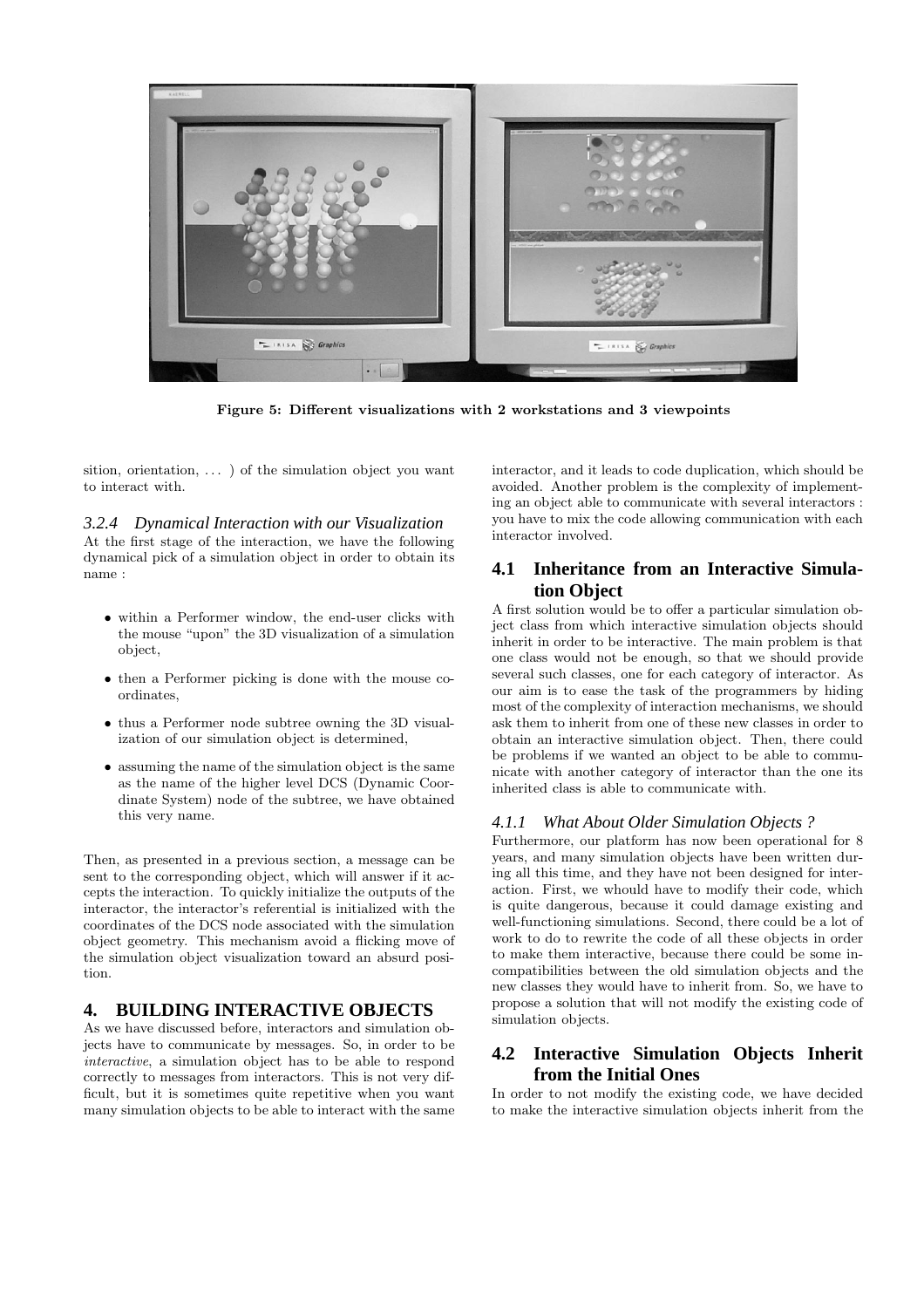initial simulation objects. We found two ways to realize it.

#### *4.2.1 A First Solution: Multiple Inheritance*

So we have decided to provide several classes able to communicate with our interactors, without talking to the programmers about the interaction possibilities, in order to let them design, implement and use their simulation objects as usual, always with the aim not to disturb them.

The classes that we provide that way are called interactive objects. As they must be able to communicate with other simulation objects in the same way as them, these classes have to inherit from the common simulation object ancestor class.

To obtain interactive simulation objects, we first proposed the following way to use our classes: by creating new simulation objects by multiple inheritance from the initial simulation object and from one or several interactive objects. As all our simulation objects, the corresponding classes inherit from the same ancestor class, there is diamond inheritance. We solve this problem with C++ virtual inheritance mechanism, which allows diamond inheritance but which is sometimes quite cumbersome to use.

We obtain this way new simulation objects without modifying their initial code, which leads to two very interesting results :

- the interactions can be provided by a Human-Computer Interaction specialist, without annoying the programmer of the initial simulation objects with such complex details as interaction or C++ multiple inheritance,
- therefore this programmer can focus on his simulation problems, and he can easily make its initial simulation objects evolve, as with the inheritance mechanism all the modifications will be transmitted to the inherited simulation objects.

The main drawback of this method is that we have to repeat the same work if many different classes of simulation objects have to be made interactive.

So, we are now focusing on the possibility to use  $C++$ template inheritance to ease this inheritance mechanism and then to obtain interactive simulation objects from noninteractive ones in a more generic way.

#### *4.2.2 Template Inheritance for Interactive Simulation Objects*

As we said previously,  $C_{++}$  multiple inheritance is the hard way to offer interaction to our simulation objects because of the complexity of the mechanism involved, particularly when diamond inheritance can occur and when C++ virtual inheritance must be used. Of course, it is not a problem for an Object Oriented Language or C++ specialist, but most of Gasp users are not, because they focus first on physical or behavioral simulation, as they are experts about these simulation fields.

So we have try to simplify this approach and to replace it by genericity with C++ template inheritance. An interactive object class is now a C++ template class parameterized by the initial simulation object class you want to make interactive.

#### *4.2.3 Examples*

For example suppose that Follower is the class of simulation objects able to follow another simulation object (and FollowerC its associated calculus class). We provide an interactive object template class MFollower (and MFollowerC its associated calculus class) which enables an object to be selected and then to follow the position of the mouse until it is deselected. It is then immediate to obtain a simulation object that will follow another object until it will be selected by the end-user. It will then follow the mouse, and at last when it will be deselected, it will go on following its initial target. This is obtained with a particular instantiation of our Follower class as shown figure 6.

The MFollower class main features are the creation of its associated calculus (templated by the initial calculus class), and the explanation of how it manages the events in order to communicate with an interactor.

The MFollowerC calculation class will be able to plug the inputs of its associated MFollower class to the outputs of an interactor. The most interesting method of this class is the calculate one, which calls its inherited calculate method (which calculate the position of the object, and maybe many other things) and then try to follow the interactor by updating the position of the object.

What is interesting with our approach is that it is now very easy, to a Gasp'user point of view, to make his simulation objects interactive. Another important thing is that it is easy to provide the same way many categories of interactive objects, here again with C++ template inheritance. Suppose for example that we do not want an interactive object to go to far from the position it would have if it was not interactive. To obtain such an interactive behavior, we should have to modify the calculate method of the MFollower class. It can be done easily here again with C++ template inheritance, with two new classes: LMFollower and LMFollowerC (the "L" stands for "limited"). The important thing here is to ensure that this new calculate method makes a call to the ICalculus corresponding method, then stores the position obtained, then obtains the position reached with the interactor, and then calculates if this position can be reached. If not, a new position must be calculated and set to the position field of the associated simulation object as shown figure 7.

We can notice that the instantiation of such an interactive object is always as simple as in the previous case with no constraint about the position.

#### *4.2.4 Drawback of our method*

Our template inheritance method relies upon the existence of a particular field in the inherited class : position in the case of the exemple used to illustrate the method as in figure 7. This method of interaction with the inherited class by direct access to the particular attribute you want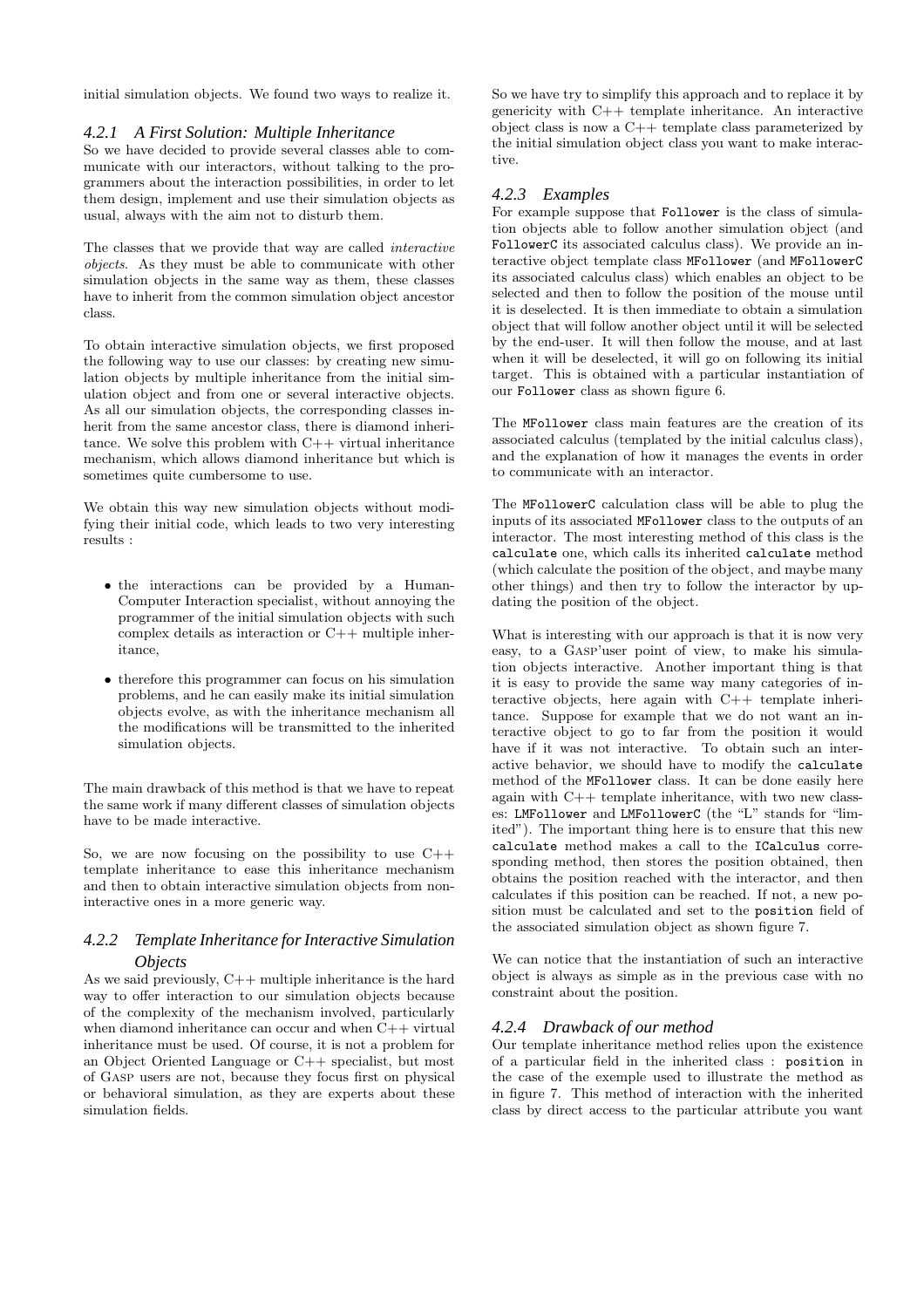```
template <class IObject,
          class ICalculus>
class MFollower : public IObject {
  public :
   MFollower () ;
    virtual "MFollower () ;
   virtual Calculus * createCalculus () {
      return new MFollowerC <ICalculus> () ;
   }
    virtual void manageEvt () ;
    ... // other methods ...
} ;
template <class ICalculus>
class MFollowerC : public ICalculus {
 public :
   MFollowerC () ;
    virtual "MFollowerC () ;
    virtual void calculate () {
      ICalculus::calculate () ;
      interactorFollow () ;
    }
   virtual void interactorFollow () ;
   virtual void plugInteractor (...) ;
   virtual void unplugInteractor () ;
  protected :
   Position proposedPosition ;
} ;
...
SO so = new MFollower <Follower, FollowerC> ;
...
```
#### **Figure 6: C++ Instantiation of an Interactive** Follower

to control within the new template subclass is not a very good one. Indeed, in order to control another attribute of the same type, you have to create another  $C++$  template class, very similar to this first class : this clearly leads to code duplication.

#### **5. EXAMPLES OF INTERACTIONS**

Here are some examples of interaction within GASP.

#### **5.1 Visualization Driven Interactions**

All the interactions driven by a device managed by a 3D visualization are similar to the mouse driven interaction previously discussed. In these cases, the calculus part of the visualization simulation object has to manage the device in order to provide the corresponding outputs. The concerned devices are the mouse, the keyboard, dial boxes, and every particular device the 3D visualization is able to manage.

#### **5.2 Interactions with other devices**

A dedicated simulation object must be provided for the other devices. The associated calculus object is then in charge of acquiring the data from the device and of updating the outputs of the simulation object. We are going to present here such an interaction.

The device we are interested in is a 3D LEDs motion capture device SM3D 1000 from SAGEIS. It is composed of 3 linear cameras tracking a set of LEDs in a 3D bounded volume. In our case, this system is able to provide the 3D position

```
template <class IObject,
          class ICalculus>
class LMFollower : public MFollower <IObject,
                                  ICalculus> {
  public :
    LMFollower () ;
    virtual "LMFollower () ;
    virtual Calculus * createCalculus () {
      return new LMFollowerC <ICalculus> () ;
    }
} ;
template <class ICalculus>
class LMFollowerC : public ICalculus {
  public :
    LMFollowerC () ;
    virtual "LMFollowerC () ;
    virtual void calculate () {
      ICalculus::calculate () ;
      initialPosition = position ;
      interactorFollow () ;
      proposedPosition = position ;
      ... // calculation of the
      ... // final position
      position->set (finalPosition) ;
    }
    virtual void interactorFollow () ;
  protected :
    Position initialPosition ;
    Position finalPosition ;
} ;
...
SO so = new LMFollower <Follower,
                        FollowerC> :
```
...

#### **Figure 7: C++ Instantiation of an Interactive Limited** Follower

of four LEDs on a RS232 PC serial port. So, in order to provide these four 3D positions to simulation objects that would be interested in them, we have developed a particular simulation object with the four appropriate outputs, and with a calculus object able to read data from a RS232 SGI serial port.

Such a device is very interesting for immersive interaction within 3D worlds. For example, figures 8, 9, 10 and 11 are snapshots of a particular interaction with this device (the displays are using stereovision, explaining the poor quality of the visuals). Here only two LEDs are used in order to simulate a 3D mouse. One LED is used in order to move the 3D mouse cursor, represented by a star. We can see Figure 8 the end-user approaching this cursor from a 3D simulation object : a sphere. When this cursor is near enough from a simulation object, the end-user can approach the second led from the first one in order to "click", and then, in this very case, to assign the position of the simulation object to the position of the LED. This click has been done between figure 8 and figure 9. The end-user can then move the selected object to a particular position, and after that he can release it by doing another click as shown figure 10. The end user can then click upon another simulation object to move it as shown figure 11.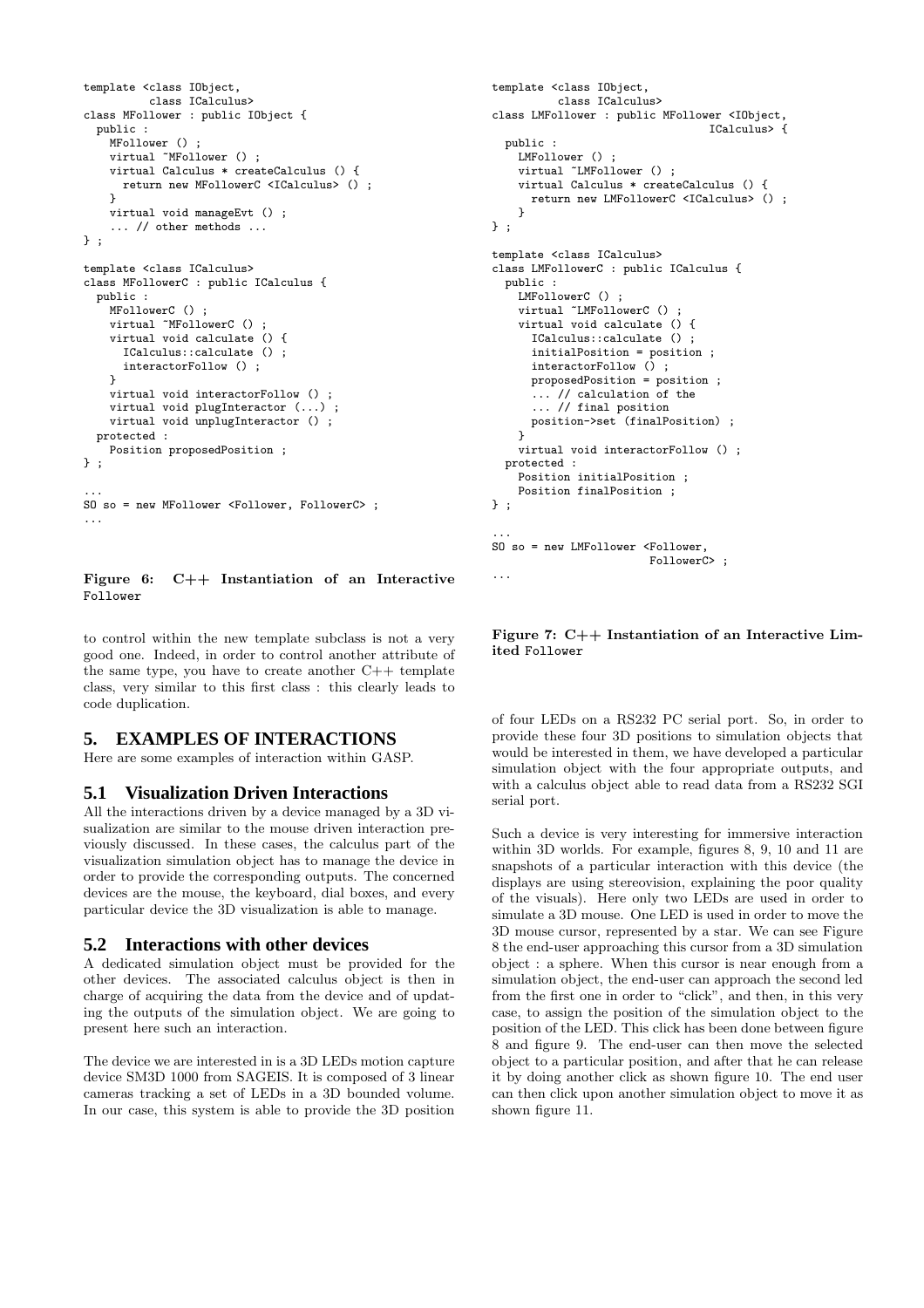

**Figure 8: Interaction with 2 LEDs to obtain a 3D mouse : the beginning**



**Figure 9: Interaction with 2 LEDs to obtain a 3D mouse : just after the first click to grasp the object**

#### **5.3 Multi-User Distributed Interactions**

With our input/output paradigm for simulation objects, it is quite natural to allow several simulation objects outputs to be plugged to some inputs of a particular simulation object, and then to allow them to cooperate in the driving of this object, assuming it is able to merge all the inputs to obtain a pertinent resulting input.

As an interactor is a particular simulation object, several end-users can collaborate this way in the driving of any simulation object :

- from a high level, when each end-user drives only its own simulation object : only the global simulation is affected by the cooperation,
- to a very low level, when several users provides outputs for the inputs of a thus shared simulation object.

A classical mouse driven cooperation example is shown figure 12.



**Figure 10: Interaction with 2 LEDs to obtain a 3D mouse : the second click to release the object**



**Figure 11: Interaction with 2 LEDs to obtain a 3D mouse : going on with another object**

The LEDs driven cooperation application is sharable between several users with LEDs and other users in front of their own workstations, as shown figure 13.

### **6. ONGOING WORK**

### **6.1 Template Inheritance**

Rather than allowing to take control of an inherited field directly in the derivated template class (cf 4.2.4), it would be better to use an appropriate structure.

Therefore we have worked on a way to offer to the template subclass the possibility to act upon a particular category of attributes, which can be selected using their name (as a string). This way, it is possible to act upon restricted parameters of a simulation object instance of the inherited class, for example only its inputs, outputs or control parameters.

We now have to provide a new category of parameters that could be dedicated to the storing of the internal state of a simulation object: we think for exemple about the notion of state parameter.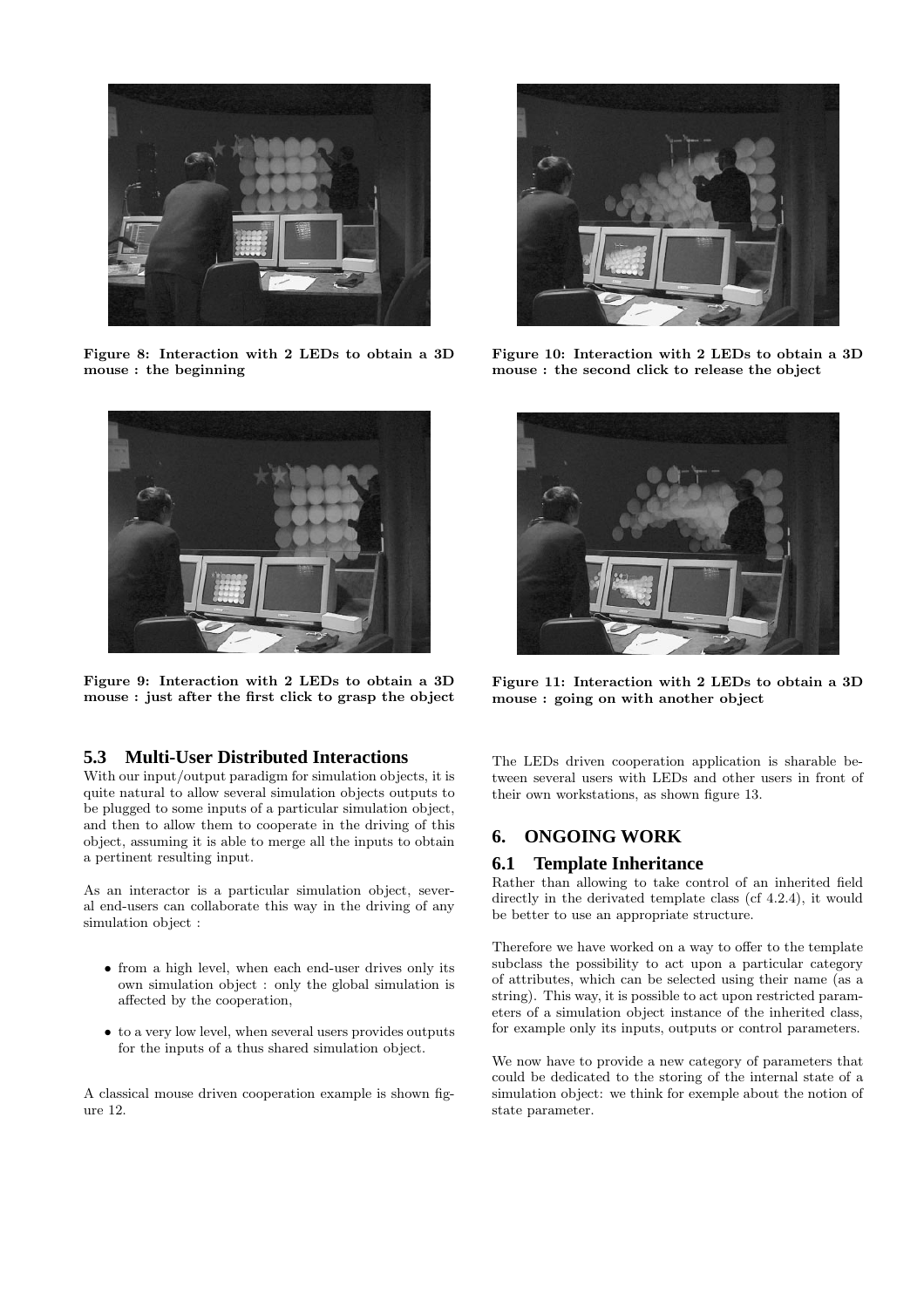

**Figure 12: Mouse driven cooperation between two different users**



**Figure 13: Cooperation between several users**

#### **6.2 Multi-User Interactions**

We have said that when several (distributed or not) users wanted to interact with the same object, this object could have to be able to merge all of the inputs to obtain a pertinent resulting input, for example in the case of several users wanting to act on the same inputs of a simulation object. If this object is not able to do this, it is quite easy to plug its inputs to the outputs of a merging simulation object which will be able to provide the adapted outputs. We can imagine this way some useful merging objects as min, max, mean, ...

We now have to provide all these "of the shelf" merging simulation objects in order to ease the programmers task for simultaneous multi-user interaction upon the same object.

#### **6.3 Higher Level Interactions**

As shown in this paper, Gasp is now able not only to accept any particular device with its adapted driver in order to interact with a simulation object, but also to offer higher level interactors allowing us to think about new interaction paradigms, such as the 3D mouse interactor made with only two LEDs.

So we now have to focus on those new interaction paradigms in order to create new 3D "lightweight" logical interactive devices, which could be obtained either with physical devices such as LEDs, or with a combination of already existing devices. The main interest of such devices would be that they could be software configured, without having any trouble with the physical drivers, assuming such drivers would have been provided once.

#### **6.4 A Second Distribution Paradigm : Replicated Objects**

While distribution of virtual entities or interactors is natural and effective with the mirror/referential paradigm, distributing a world database so that entities can find out about their surroundings has proven difficult. The reason is that it is difficult to encapsulate a world database in a simulation object because either the outputs of such an object would have to be adapted to their reader or a complex event and message protocol would have to be adopted to be able to get to pertinent information in the database with very poor performance when distributed.

Therefore, a new class of objects has been introduced in GASP: replicated objects. These objects aren't owned by a process of the simulation but are created in any process which owns referentials that need the information they produce. Because their are created in the same process, method invocations of member functions can be used to interact with those objects. Nevertheless, replicated objects can still interact with other objects through the general mechanism used by other objects.

At the writing of this paper, no specific mechanism as been provided to help the programmer keep the different copies of a replicated object coherent. We anticipate they aren't needed in many cases. Indeed, the reason replicated ob